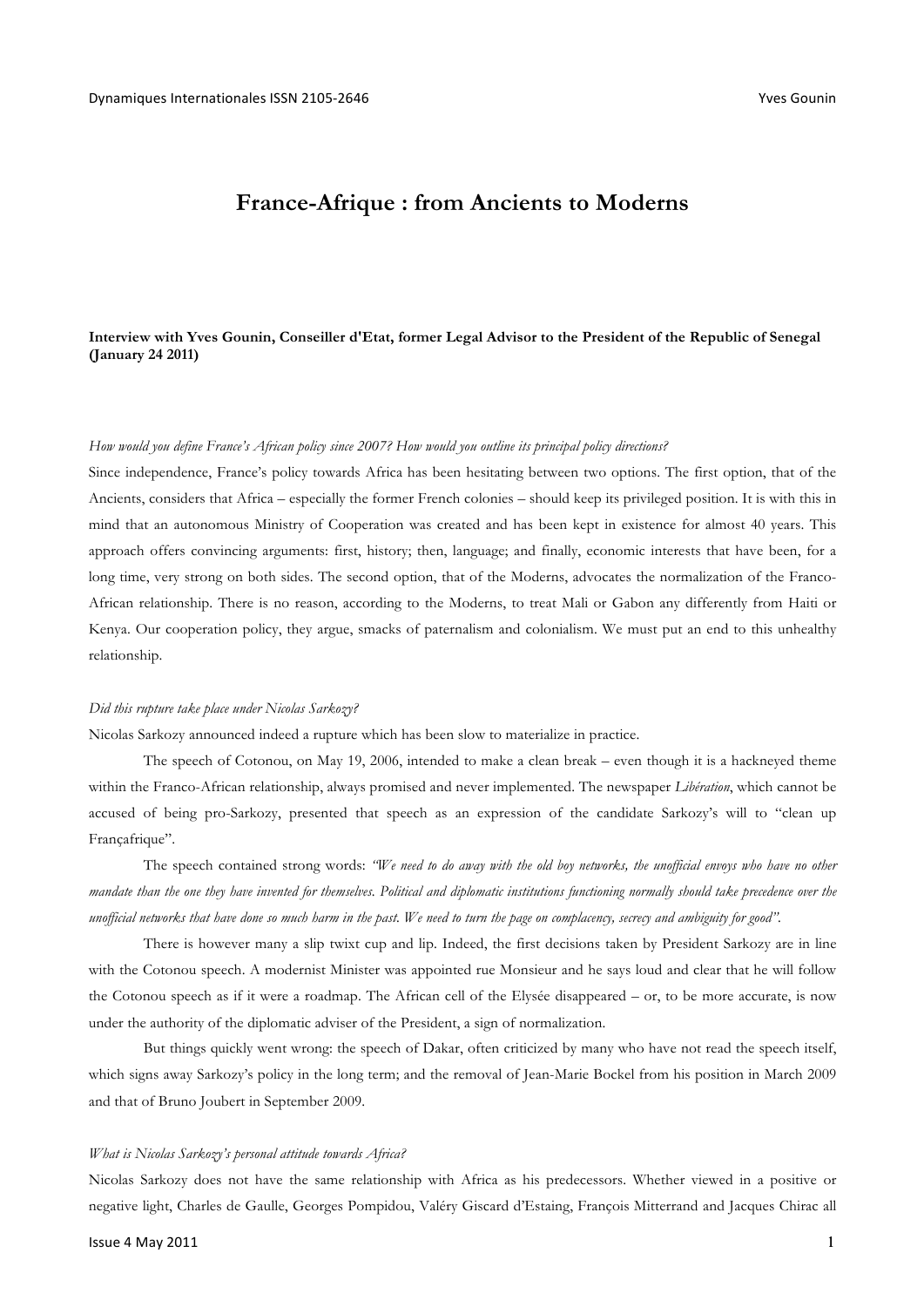### Dynamiques Internationales ISSN 2105-2646 Companies and the companies of the companies of the companies of the companies of the companies of the companies of the companies of the companies of the companies of the companies

had, each in their own way, a close relationship with Africa. They had an in-depth knowledge of the continent and maintained many personal contacts with African officials (be it the friendship between Pompidou and Senghor or Chirac and Diouf). Sarkozy does not have this type of connection. He does not know Africa and he does not really take an interest in the continent. But that does not mean he is not doing his job: Nicolas Sarkozy has already visited the African continent six times, while, during the same period, the visits of the U.S., Chinese, Russian, British or German political leaders can be counted on the fingers of one hand.

But this means that France's policy towards Africa is far less personal under Sarkozy compared to his predecessors. It is no longer the Office of the President that takes the decisions.

#### *So, where are the decisions taken on France's African policy?*

This is where our history becomes interesting and a bit distasteful.

For rather complicated reasons, France's African policy is under the responsibility of Claude Guéant, Secretary General of the Office of the President of the Republic. He took over this portfolio during the presidential campaign and kept it. It is worth mentioning here that Claude Guéant is in charge of the two same portfolios as Jacques Foccart: the police (Guéant is a former police prefect) and Africa.

#### *So, is Guéant a new Foccart?*

This would be a bit simplistic.

Indeed, as I have said before, Claude Guéant is a powerful man – some have said that he is the "most powerful man in France", others called him a "viceroy" – who controls France's Africa policy. But, contrary to Jacques Foccart, he doesn't spend much time on Africa. And he does not have many people around him to help him with this portfolio. In the 1960s, Foccart was heading the Secretariat general for Malagasy affairs and supervised a staff of about 100 people; Claude Guéant has no one, except a few night visitors like Robert Bourgi.

### *Do you consider that Claude Guéant's role is limited?*

It is not Claude Guéant's role that is limited; it is France's approach to African affairs.

Many think that France is an omnipotent puppeteer pulling strings, making and breaking governments. This may have been true in the past, under Foccart and his famous networks, during the Biafra war, Operation Barracuda in Bangui or the excesses of Bob Denard in the Comoros. But times have changed. France does not have the capacities to intervene and, even if it had them, does not want to intervene in Africa. If you look at the coups d'état in West Africa in the last few years, in Mauritania, in Guinea, in Guinea-Bissau, in Niger, not to mention Côte d'Ivoire (I mention on purpose very different situations and countries where France's influence varies), you would be hard pressed to uncover any French involvement. France can no longer "*with 100 men change the course of history*"1. This is what I say to my African counterparts who question

me and complain about France's unacceptable interference in African internal affairs. As far as I am concerned, Africans should probably complain more about a declining interest from France, rather than from too much interference.

*Is the increasing Europeanization of France's policy towards Africa the cause or the consequence of France's declining interest?*

Let me put it bluntly: for a long time now, France has considered Europeanization as a way to share with its

 $\overline{a}$ 

<sup>1</sup> This oft-cited expression can be attributed to Louis de Guiringaud, Minister of foreign affairs of Valéry Giscard d'Estaing, who told *L'Express* on December 15, 1979 that Operation Barracuda had deposed Emperor Bokassa and reinstalled former President Dacko.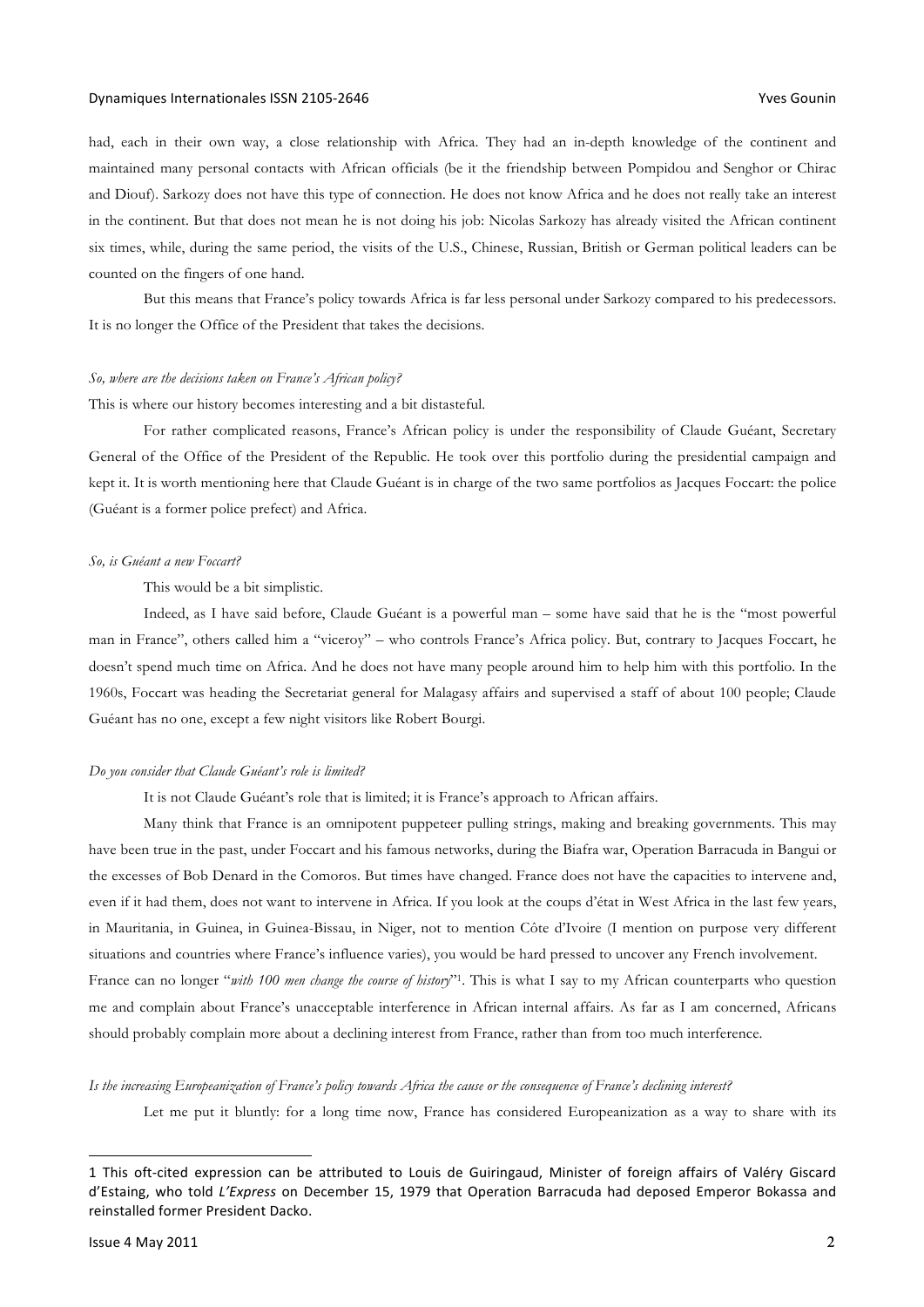partners part of the cost of its own Africa policy, while, at the same, continuing to take decisions independently. The first few years of DG8, the Directorate-General of the European Commission responsible for development, are illuminating: the French were omnipotent, while the German and the Dutch didn't have a say.

But you don't need to be a genius to predict that, with time, these institutions would become more independent. Indeed, as time went by – the entry of the United Kingdom being a milestone – the European Economic Community (EEC) graduated and became more than a simple power multiplier. It came up with its own agenda. France had to accept at Lomé in 1975 that the field of cooperation now included the ACP countries (African, Caribbean and Pacific).

# *The agendas of France and the European Union seem to pull in two different directions. What about the other international actors in Africa? China is often mentioned.*

Indeed, China's venture into African affairs was quite remarkable. Today, in Paris, you cannot talk about Africa without mentioning China, or *Chinafrique*. I nevertheless think this concept is a misrepresentation of what Françafrique entails. It is also denotes a lack of understanding of Chinese policy in Africa.

*Chinafrique* evokes a meeting at nightfall in a smoke-filled room of the Forbidden City of a few Communist officials who come up with a mysterious and complex strategy to get their hands on Africa's natural resources. In reality, the Sinologists – and, unfortunately, very few of them seem to think that *Chinafrique* is worth studying – have a hard time finding any indication of such a strategy. We must change perspective here and study Chinese policy towards Africa not from the perspective of Africa – where, indeed, the appearance of this new actor is striking – but from the perspective of Beijing – for whom Africa seems to be a peripheral and very marginal partner.

You will also not have the same perspective on China if you are in Sudan or in Zambia (countries where China is present to defend its interests) or in Mali or Senegal (that are apparently of little interest to China). Any undifferentiated discourse on "Africa" risks overlooking the importance of making such a distinction.

Finally, I think that the hype surrounding the Chinese breakthrough will not last long. I am ready to bet that, for China, a day will come when reality catches up to them: this is already starting in Zambia where the African workers are striking to protest against their working conditions in the Chinese mines and in West Africa were small shopkeepers are protesting against the dumping of cheap Chinese products in their markets.

### *In any case, is China a threat to France?*

I don't think so. You might think I am hypocritical, but I am actually being honest. France can no longer consider Africa as its sphere of privileged interest ("pré carré"). This is a frame of reference very often used: France living in its colonial past, jealously guarding its former colonies, suspicious of the U.S. yesterday, of China today and may be of India and Brazil tomorrow.

France keeps on calling – with limited success – for the international community to rally around Africa. And Africa is not particularly grateful to France for that. Without France, and without Jacques Chirac who tirelessly advocated on Africa's behalf during countless G7 meetings and countless European Council meetings, there would be fewer international meetings talking about Africa.

France cannot ask countries to take an interest in Africa and complain, at the same time, that Africa is attracting too much attention, in particular from the BRIC countries.

### *But then, why celebrate the independence of the former colonies? Were you not shocked by the Bastille Day military parade?*

About the guest list for the military parade – and I can assure you that the Protocol Office, in collaboration with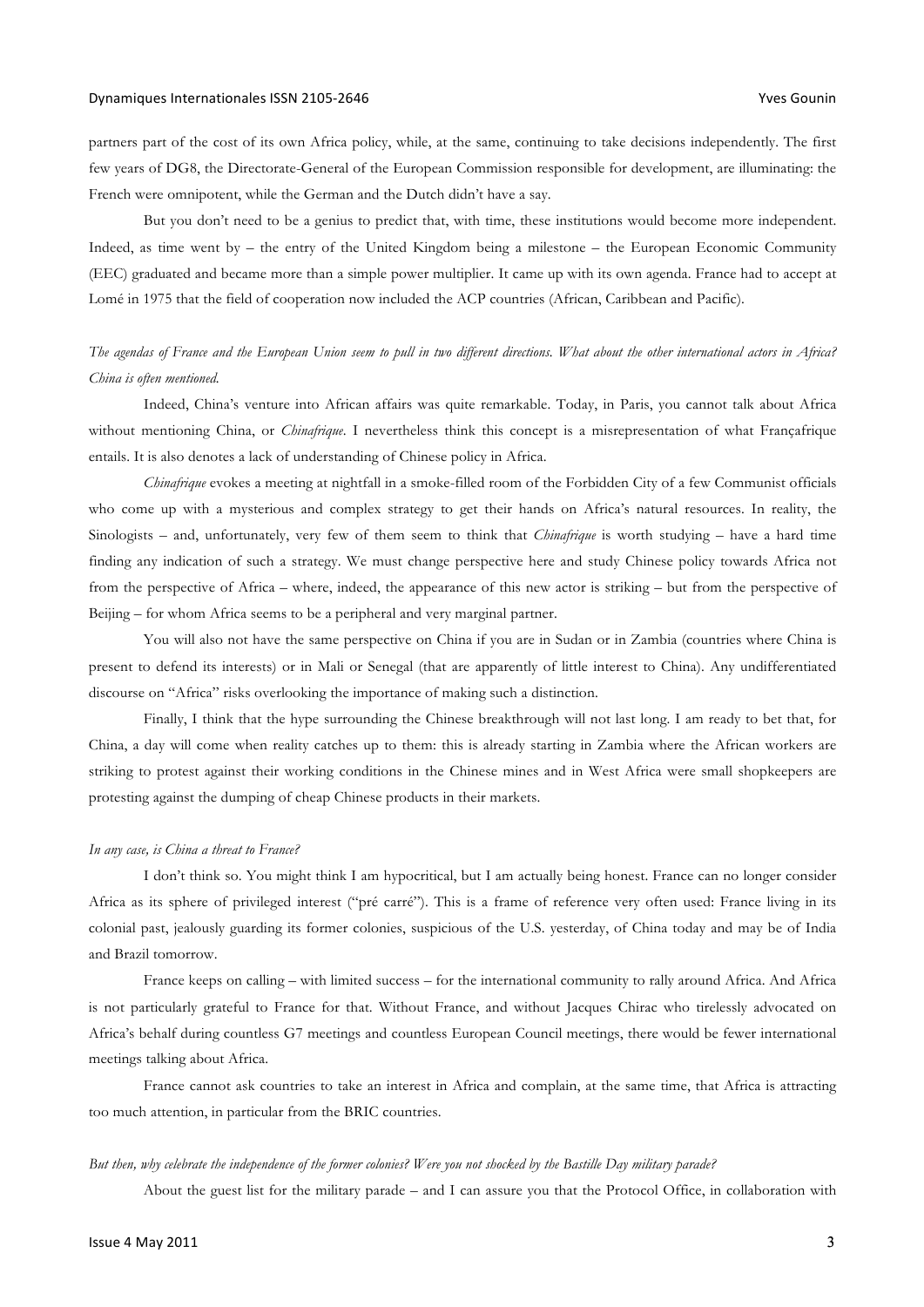the relevant services of the Ministry of Foreign Affairs, the Defense Ministry and the Office of the President worked hard on it – I think France has been accused unjustly.

The real question is: should we celebrate their independence?

The celebration was fraught with innuendos, if not misunderstandings. What are we celebrating? The end of French presence? This is strange, if not slightly masochistic if you are the one who has been kicked out. Or are we trying to sing the praises and highlight the "positive aspects of colonization", thus running the risk of reopening the stormy debate of 2005?

I do have a problem with the celebration: the Africans did not ask for such a celebration; it was not their idea. If they had come to us saying: "We would like to organize something with you to celebrate our independence", the celebration would have been a lot healthier than the one put together almost unilaterally by the former colonial power.

# *Would you argue that this celebration could be interpreted as a fight between the Moderns and the Ancients, the tension that, according to you, underlies France's African policy?*

It is true that the celebration of fifty years of independence seems to be driven by the Ancients.

But I want to warn you against a Manichean use of this concept – which I borrowed from Daniel Bourmaud. I do not pit the bad Ancients who want to keep Africa as a museum piece against the good Moderns who want to normalize the relationship. I think that the Ancients have certain qualities, and the Moderns certain flaws.

#### *Which ones?*

The Ancients insist on the fact that they love Africa. They criticize the Moderns for not loving it enough. Personally, I find this discourse rather exasperating. Since when do you need to "love" a continent or a country to work in it or to study it? Do the diplomats working in Japan or the researchers who study it go around proclaiming their "love" for that country?

This being said, I must admit, however exasperating I may find this, these feelings, this sincere love for Africa is not all negative. The Moderns sometimes have with Africa a relationship that is cool and disembodied. The Africans are the first to deplore this.

### *Whether Ancients or Moderns, the French in Africa are driven by their interests. Which interests?*

Ah! The interests of France! We keep on hearing about France's interests.

Yes, France was driven by its interests in Africa. Military interests: let's not forget that the Free French Forces were able to reform in French Equatorial Africa. Economic interests: in the 1930s, a quarter of France's foreign trade was with its colonies. Linguistic and cultural interests: the Francophonie (even though we often forget that its current institutional structure was less the idea of France and more that of Diori's Niger, Diouf's Senegal and Bourguiba's Tunisia. Political interests: this idea, still so powerful, that France would not be a great power without Africa.

But, on a closer look, do these interests still exist?

History? As time goes by, colonial history will carry less weight. In 2010, we celebrated 50 years of independence, but also the centennial of French Equatorial Africa (founded in 1910). As time goes by, the memory of that common past will slowly be erased.

Economy? Africa represents just one per cent of France's foreign trade. And even for its energy needs, France's oil suppliers are not limited to its sphere of influence (France imports far more oil from Angola, Equatorial Guinea and Nigeria than from Gabon).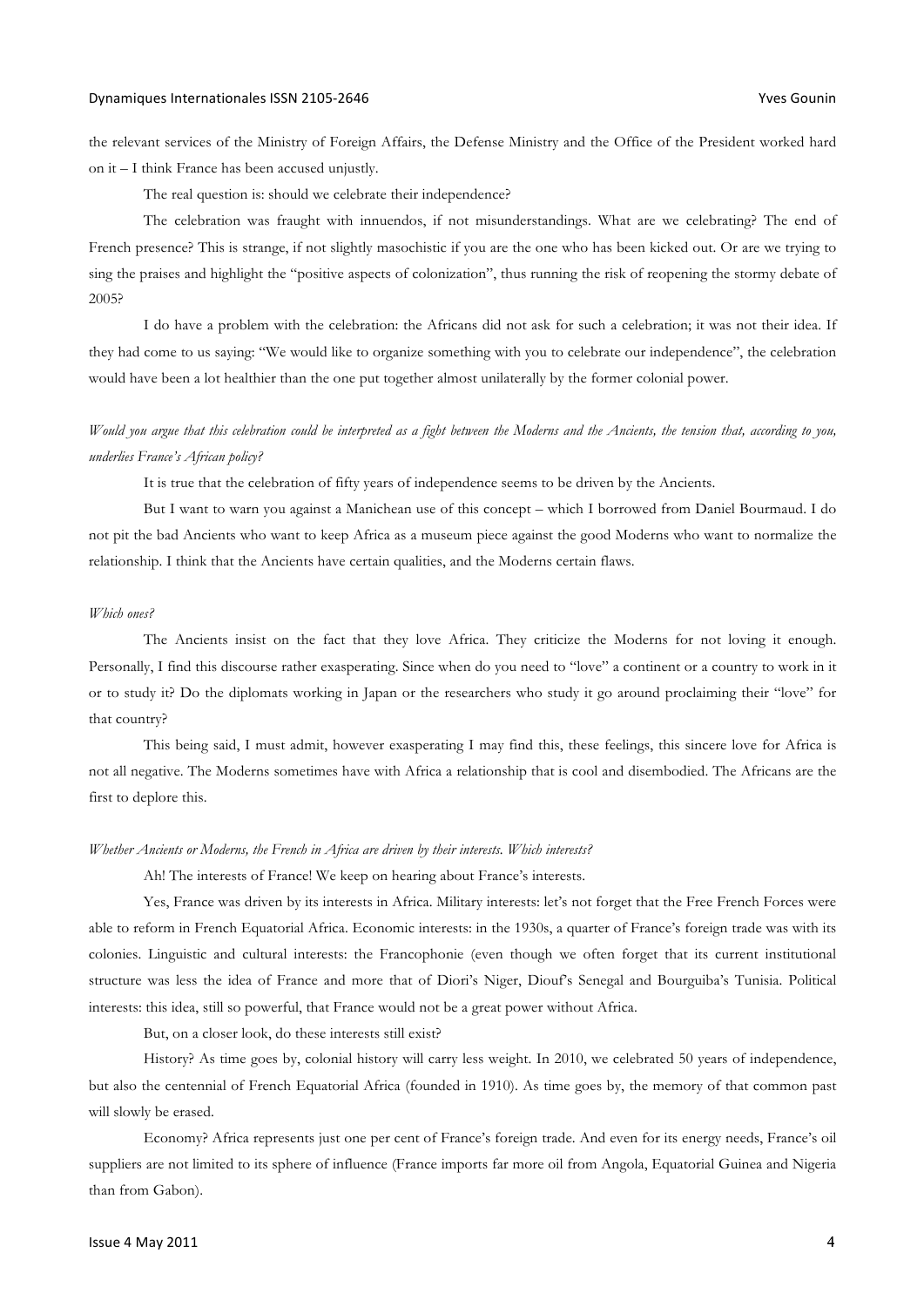### Dynamiques Internationales ISSN 2105-2646 Companies and the companies of the companies of the companies of the companies of the companies of the companies of the companies of the companies of the companies of the companies

Politics? Supposing that this was ever the case (we forgot very quickly that as early as 1961, the newly independent African states voted against France at the UN and with the non-aligned block following the coup of Bizerte), France can no longer count on the unconditional support of its so-called African allies. To be a real player on the international scene, Europe turned out to be, if not a better force multiplier, at least a more efficient sounding board.

### *You say that France no longer has any interests in Africa. Doesn't Françafrique still have its best days ahead?*

Don't get me wrong, Françafrique does exist. I do not deny it. But it has changed. Antoine Glaser and Stephen Smith explained it very well in the second volume of Ces Messieurs Afrique (These Mr. Africa) that can be summarized in four words: "Françafrique has been privatized". It is no longer at the heart of France's policy, as it used to be during the glory days – now long gone – under Foccart. Nowadays, a few wheeler-dealers fearing neither God nor man continue to do more or less shady deals in Africa. Patrick Besson portrays them beautifully and demystifies them in his excellent book, Mais le fleuve tuera l'homme blanc (But the River Will Kill the White Man) (Albin Michel, 2009) which I highly recommend reading.

The pathetic dealings of these ageing jerks should not cast a shadow on the work done by other French nationals, the diplomats, the youth serving in Africa, the businesspeople who do not live in the same world as that of their parents or grandparents.

## *You are talking about a transition from one generation to the next. What impact will this transition have on the analysis of Franco-African relations?*

The Ancients are usually older, self-taught, and have been involved with Africa for 40 years. They have accumulated a lot of experience, but it is focused on the French Africa of the past. It is a small village that meets regularly, spawns new members and keeps telling the same anecdotes. The Moderns keep going back and forth between Europe and Africa because of career imperatives.

Even today, this struggle between Ancients and Moderns persists, but this is a struggle of the past. We like to conjure new specters by pretending that Robert Bourgi might be a new Jacques Foccart. On that point, Robert Bourgi himself is very lucid. The Foccart era is about to come to an end and no one is fighting to preserve a special relationship.

### *France is still very prejudiced towards Africa. Has France run out of ideas for its speeches and to meet African challenges?*

Indeed, Africa is caricatured in France; it is seen as backwards and warlike. A dissertation I quote in the introduction of my book showed that the only television programs on Africa were wildlife documentaries and a few dramatic reports on wars and other scourges that decimate the population of the continent.

When Africa is in the news – the televised debate between Sarkozy and Royal was a caricature of this tendency – it is portrayed as a threat in terms of immigration.

In response, we have become outrageously Afro-optimistic in order to combat the image the French have of Africa and many are those who shout themselves hoarse to sing the praises of Africa. Afro-optimism is trendy nowadays, as can be seen in the work of Matthias Leridon or Hervé Bourges. To fight the negative image of Africa, we feel the need to extol its assets, to sing its praise. I find this infuriating – even though I can see that the same attitude can be found in the debate on Europe or France. What bothers me the most is that it is a hodgepodge of different ideas and that people are too lazy to make the effort to differentiate between different political and human contexts and between economic situations that vary greatly from one country to the other. The Afro-optimistic book of Jean-Michel Sévérino and Olivier Rey, however, avoids that pitfall.